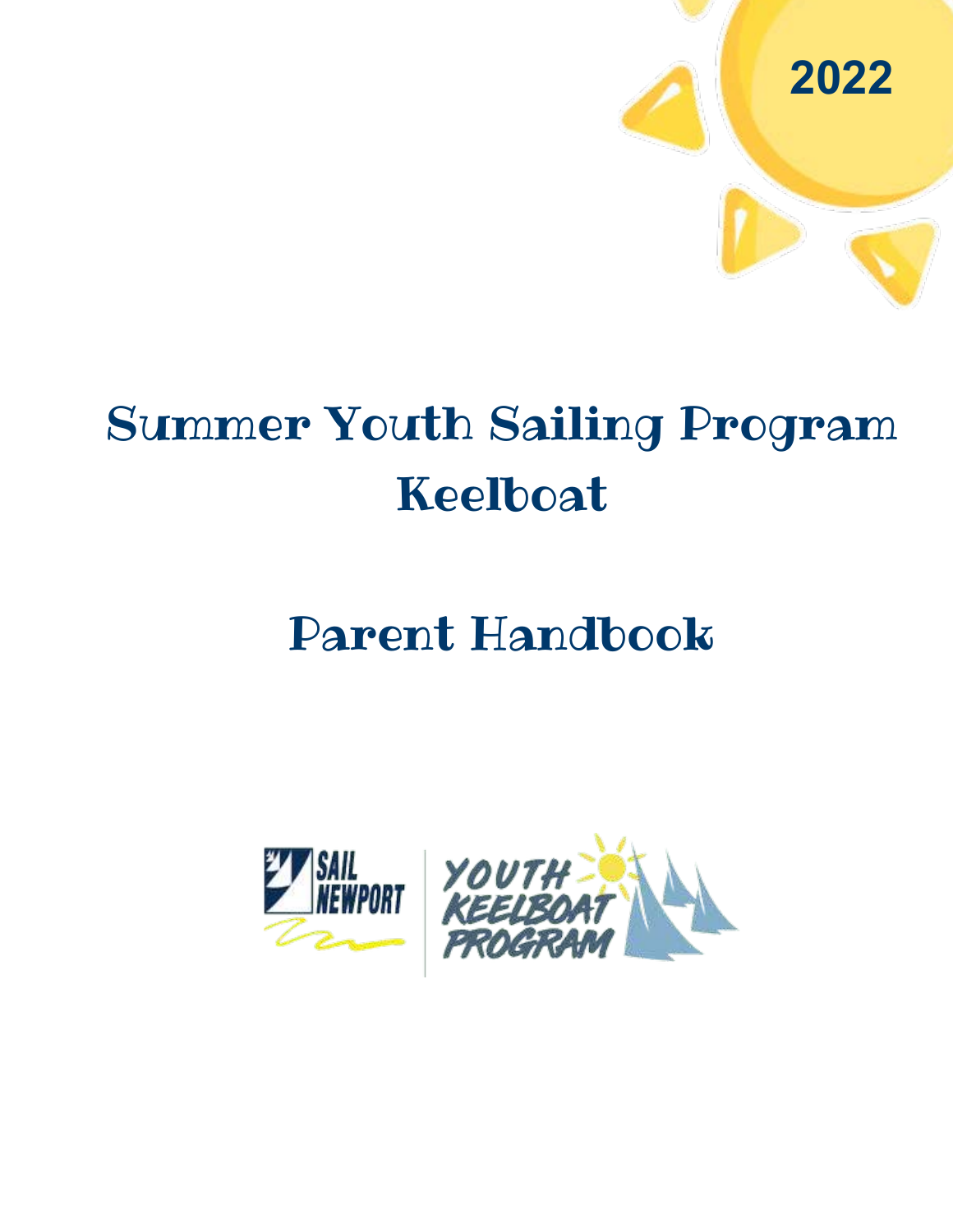



| 2. Where is Sail Newport and Where Do I Go for Class?    |  |
|----------------------------------------------------------|--|
|                                                          |  |
|                                                          |  |
|                                                          |  |
|                                                          |  |
|                                                          |  |
|                                                          |  |
| 9. What If? Easy Answers to Commonly Asked Questions9-10 |  |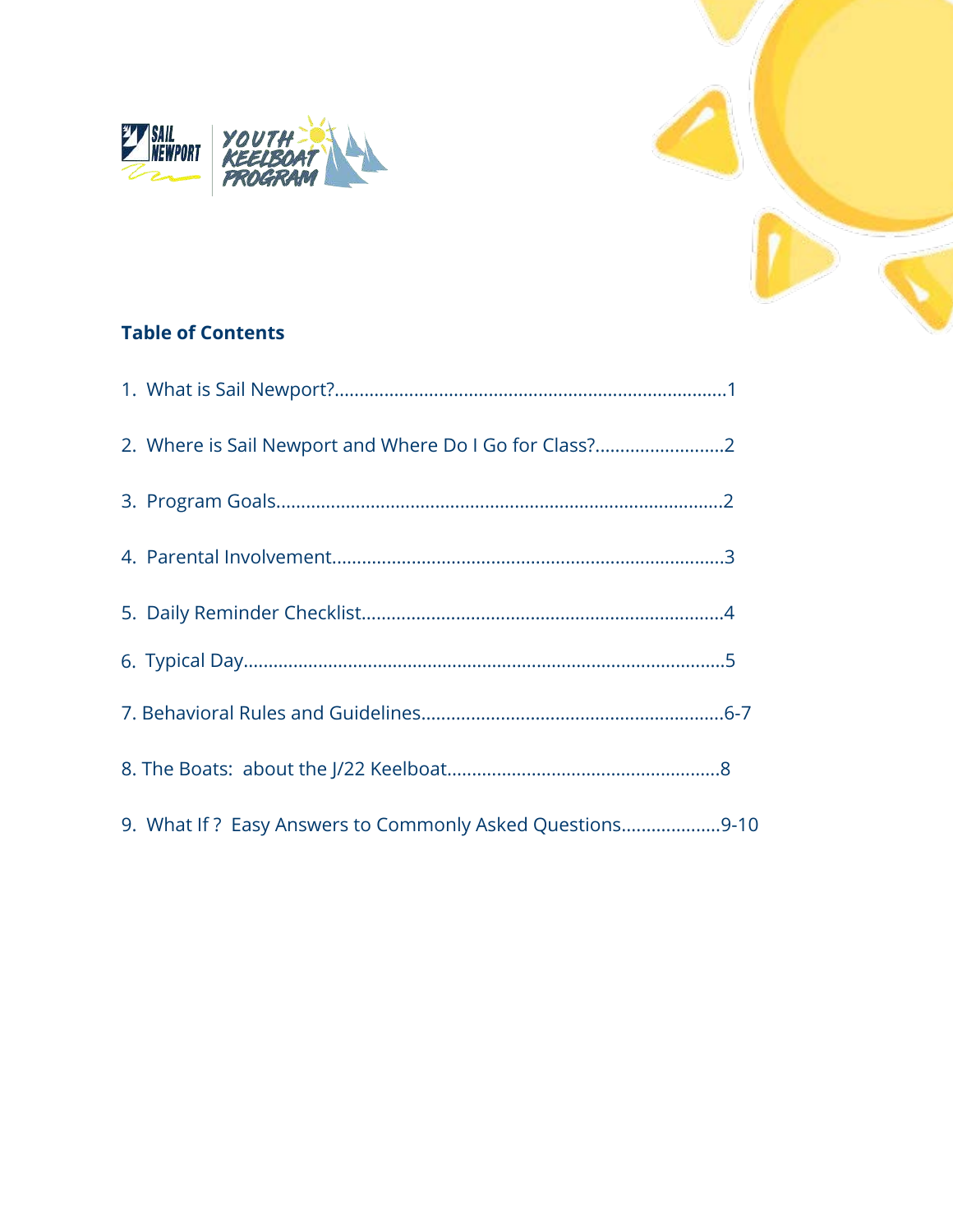

#### What is Sail Newport?

Sail Newport is Rhode Island's premier public access community sailing center. Sail Newport's mission is threefold:

- •To allow public access to the sport of sailing by providing low-cost, high quality sailing instruction and rentals,
- •To provide a fully equipped facility with hoists, ramps and drysail storage for local and regional and visiting sailors,
- •To serve as a site for local, national and international regattas and sailing events.

Since 1983, Sail Newport has been a guiding force for sailing in Newport, promoting sailing competition and fostering community involvement and instruction at all levels of the sport from the Volvo Ocean Race Stopover and America's Cup World Series, to local events here in the South Bay. In this short time, Sail Newport has become a recognized model for community sailing programs around the country.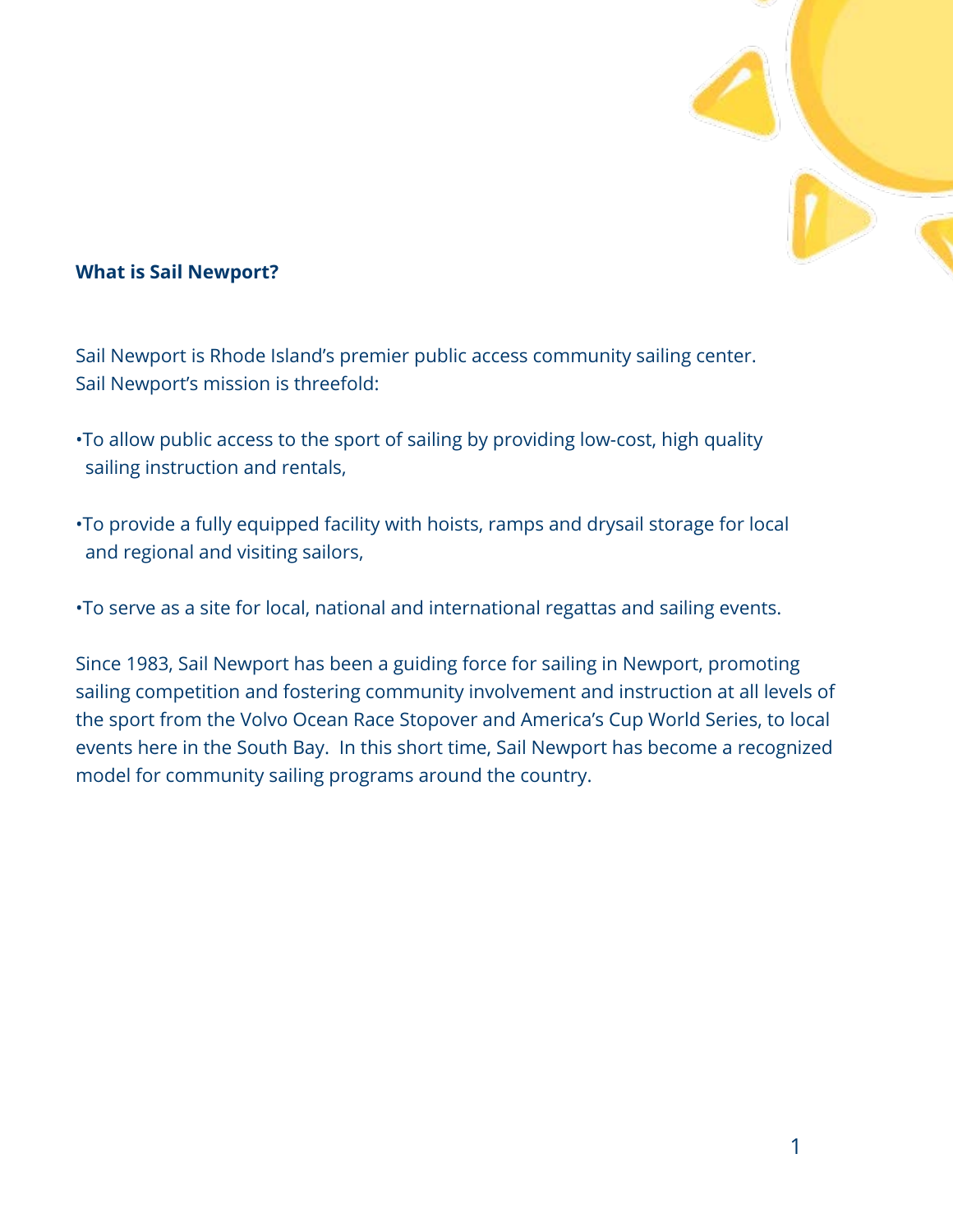

#### Where is Sail Newport and Where Do I Go For Class?

The Sailing Center is located across the harbor from downtown Newport, in Ft. Adam's State Park, on waterfront property leased from the State of Rhode Island. The body of water that is Sail Newport's "classroom" is Newport Harbor and Narragansett Bay.

The Keelboat Program meets at the Sail Newport Dock Office - ground floor of 72 Fort Adams Drive.

#### Program Goals

Sailing is truly a unique sport: skills learned now can be used and enjoyed for a lifetime. Sailing challenges both the mind and body, allowing individuals with different strengths and weaknesses to "find their niche". It can be competitive or recreational; you can sail on big boats or little boats, by oneself, with a friend or on a team. Most importantly, everyone has the capacity to learn to sail on some level, no matter what individual challenges or goals they have.

#### The Primary Goals of the Youth Keelboat Program:

- •Learn and incorporate good safety and water based skills. Foster an interest in and comfort level with sailing and being on the water.
- •Instill a sense of responsibility for the boats and equipment.
- •Develop a respect for the sea and the environment.
- •Create a fun atmosphere in which the students want to participate and learn!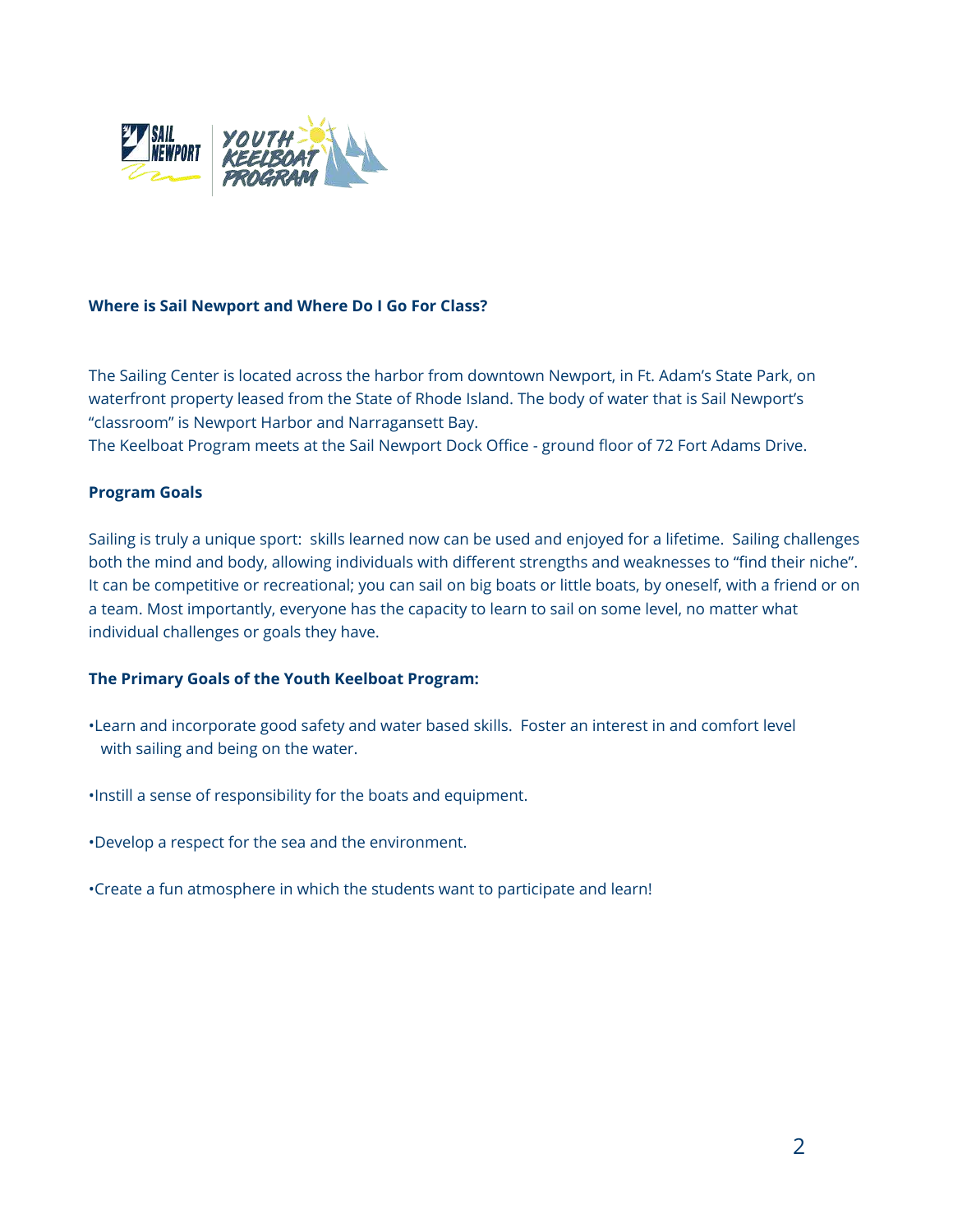#### Parental Involvement

To help your child get the most out of any Sail Newport Youth Keelboat Program, first and foremost, parents should be involved with their children in the program. Talk with your child about what they are doing in class. The opportunity to share newly learned experiences and skills is invaluable for several reasons:

•It reinforces the skills learned.

- •It increases a child's confidence and self-esteem through support and encouragement.
- •It provides an opportunity to find out how classes are going generally, so that if there are problems or issues, they can be addressed sooner, rather than later.

Let the Head Instructor know if you have questions! Hearing about the feedback you get each day on the ride home from sailing can be helpful in ensuring that your child is getting the best possible experience. The instructor staff at Sail Newport is very experienced, and there are precious few situations that we have not previously encountered.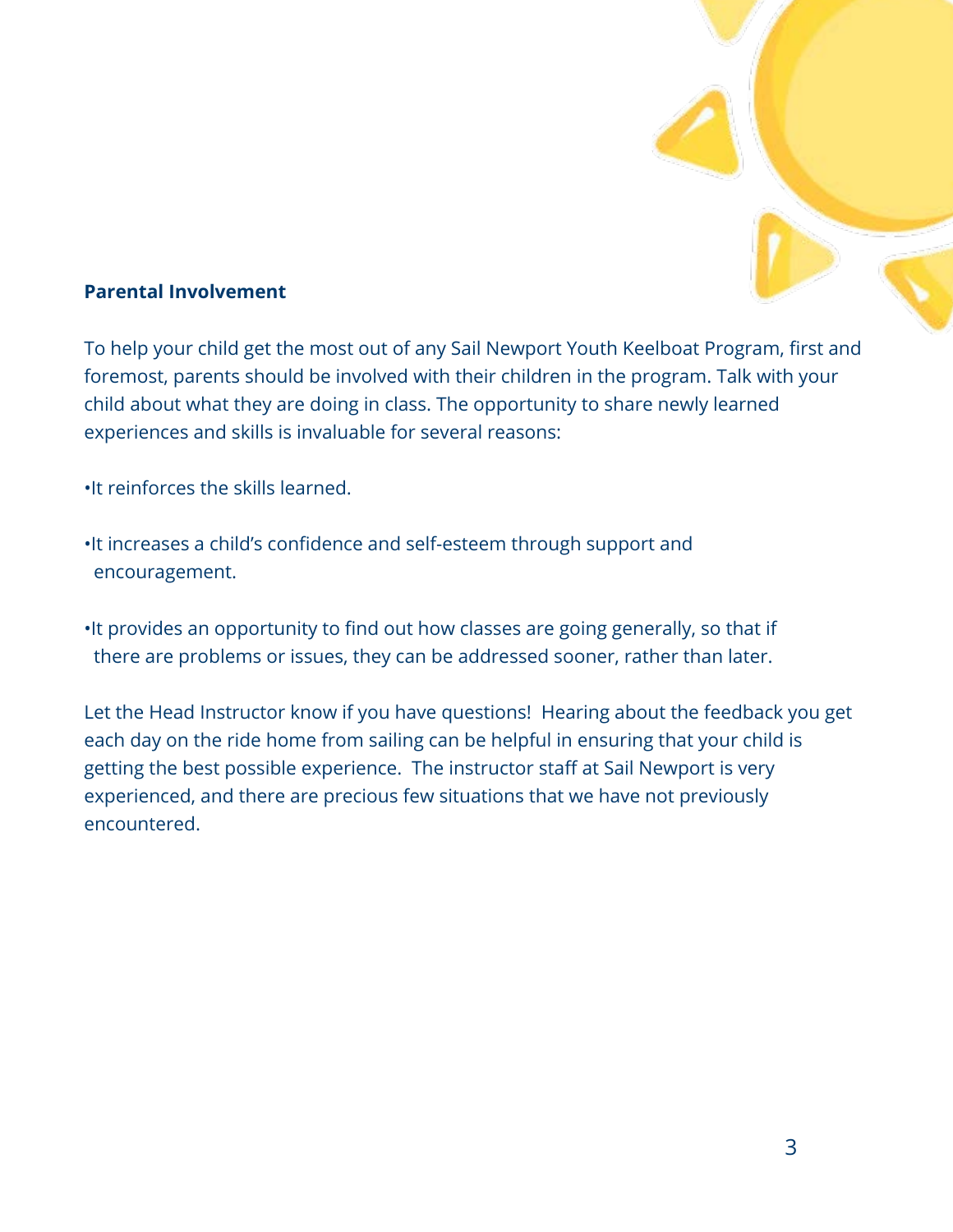#### Daily Reminder Checklist

Following is a handy checklist of important daily "To Do's" for you to remember in preparing your child for class each day!



1. Have a good breakfast, after a good night's sleep!



2. Come prepared with a healthy snack and lunch. **NO NUTS. We are a nutfree zone.**



3. Bring lots of fluids (No glass containers please - we are huge fans and supporters of re-useable plastic or metal water bottles, just label with your child's name!). Water, juice, low-sugar and non-caffeinated beverages are best. There are Zip-2 filtered water stations where everyone can refill.



4. Have sunblock (look for reef-friendly), sunglasses, hat and other sun protection. Face buffs are recommended



5. Adequate and appropriate clothing including swim gear, a change of clothes and a jacket or fleece, and a towel. Remember, It's usually much cooler on the water than at your house!



6. Shoes: An old pair of sneakers that can get wet, or water shoes. Sandals are acceptable if they have a heel-strap. NO FLIP FLOPS.



7. Bring a Coast Guard-approved Type III or life-jacket (PFD) with a whistle attached. It is important the life-jacket fits well (do not buy one for them to grow into!). We have PFDs on hand for Youth Keelboat participants to use if you would prefer to use one of ours.



8. Arrive at class on time!



9. REMEMBER TO LABEL ALL PERSONAL BELONGINGS! Water bottles, lifejacket, etc., so that we can help it find its way back to the rightful owner if it gets separated.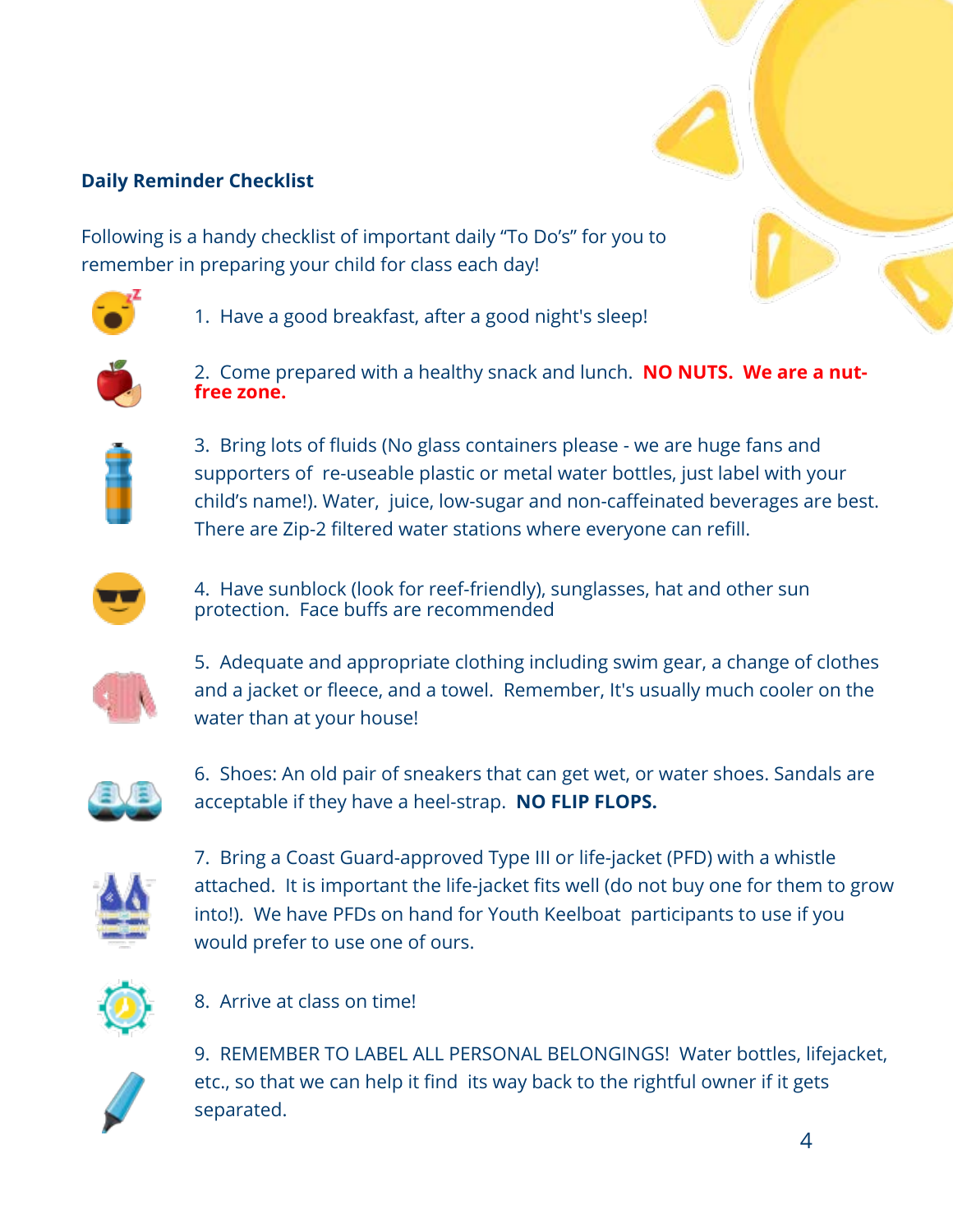

## TYPICAL DAY

**9:00-10:00 a.m.** Check-in by class, morning chalk-talk and rigging

**10:00-Noon**  Morning on the water

**Noon-12:45 p.m.** Lunch

**12:45-1:00 p.m.** Afternoon chalk-talk

**1:00-3:00 p.m.** Afternoon on the water, de-rig, de-brief the days' activities and cleanup!

### **3:00 pm**

Pick-up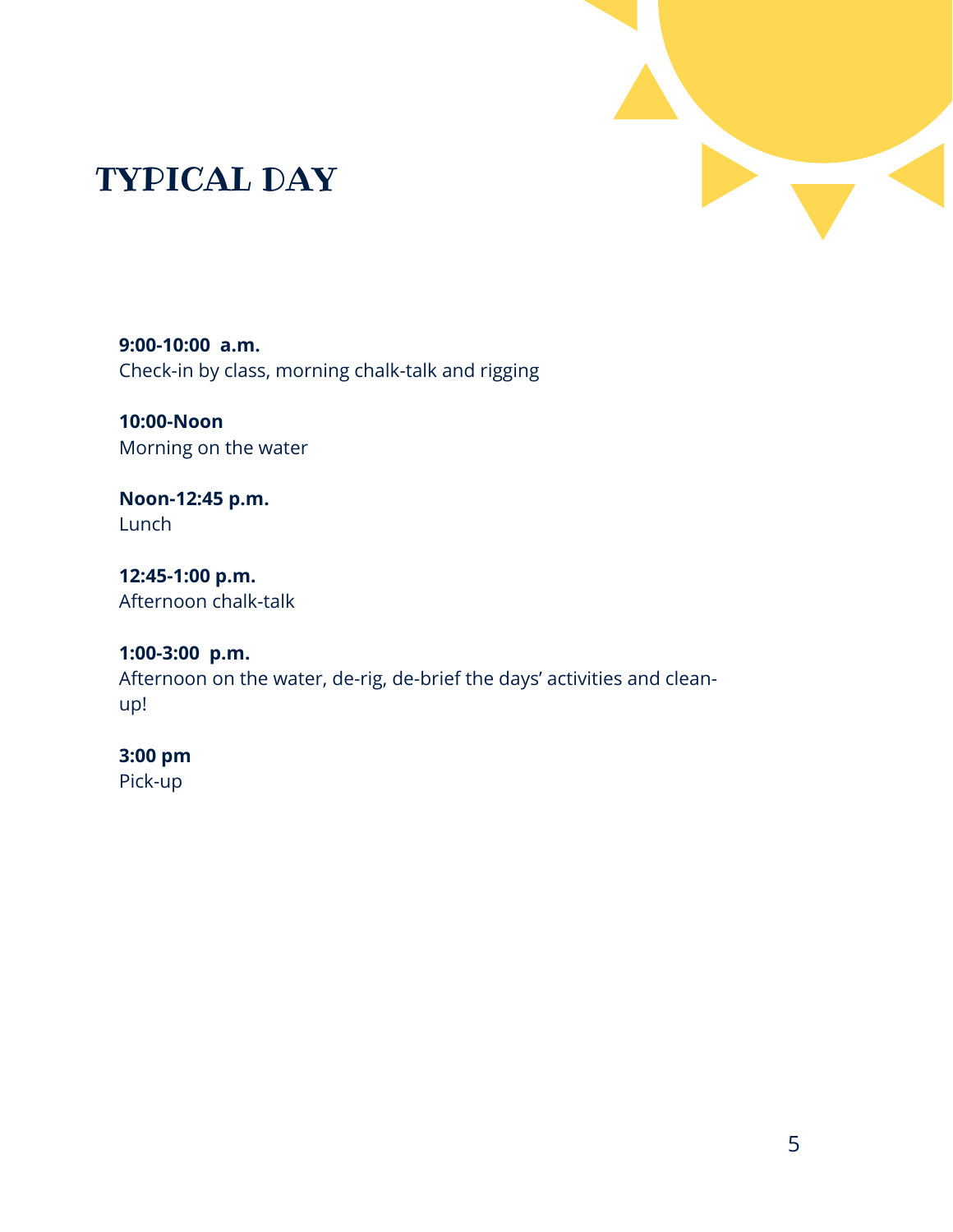

#### Behavioral Rules and Guidelines

Sail Newport has developed the following behavioral rules and guidelines to help ensure a safe, rewarding, and fun learning environment. It is important that both you and your child review these rules and guidelines. Appropriate behavior is expected at all times.

1. Classes start promptly. Student should be dropped off at the Dock Office located in the main Sail Newport building (72 Fort Adams Drive) no more than 10 minutes before the start of class. Sail Newport will not take responsibility for children who have been dropped off at a different location other than that stipulated above. Class ends at 3 p.m. each day. Students must be picked up promptly, and should be collected from the Dock Office.

2. Follow established rules and regulations of Fort Adams State Park.

3. The word of the instructors is absolute, and students are expected to obey the instructors at all times. Safety is our priority.

4. All students must take a short water comfort check the first day of class, with life jacket on that most certainly is not a test – it is an opportunity for the instructors to gauge the comfort level of each participant in the water – for many, salty Newport Harbor is a new experience!

5. Life-jackets will be worn at all times whenever a student is on the docks, in a boat, or in the water.

6. Observe the boundaries, both on the water and on shore, as established by the instructors.

7. No running on the docks, no climbing on the boat racks, or the rocks along the shore, and any and all other areas as identified by Sail Newport staff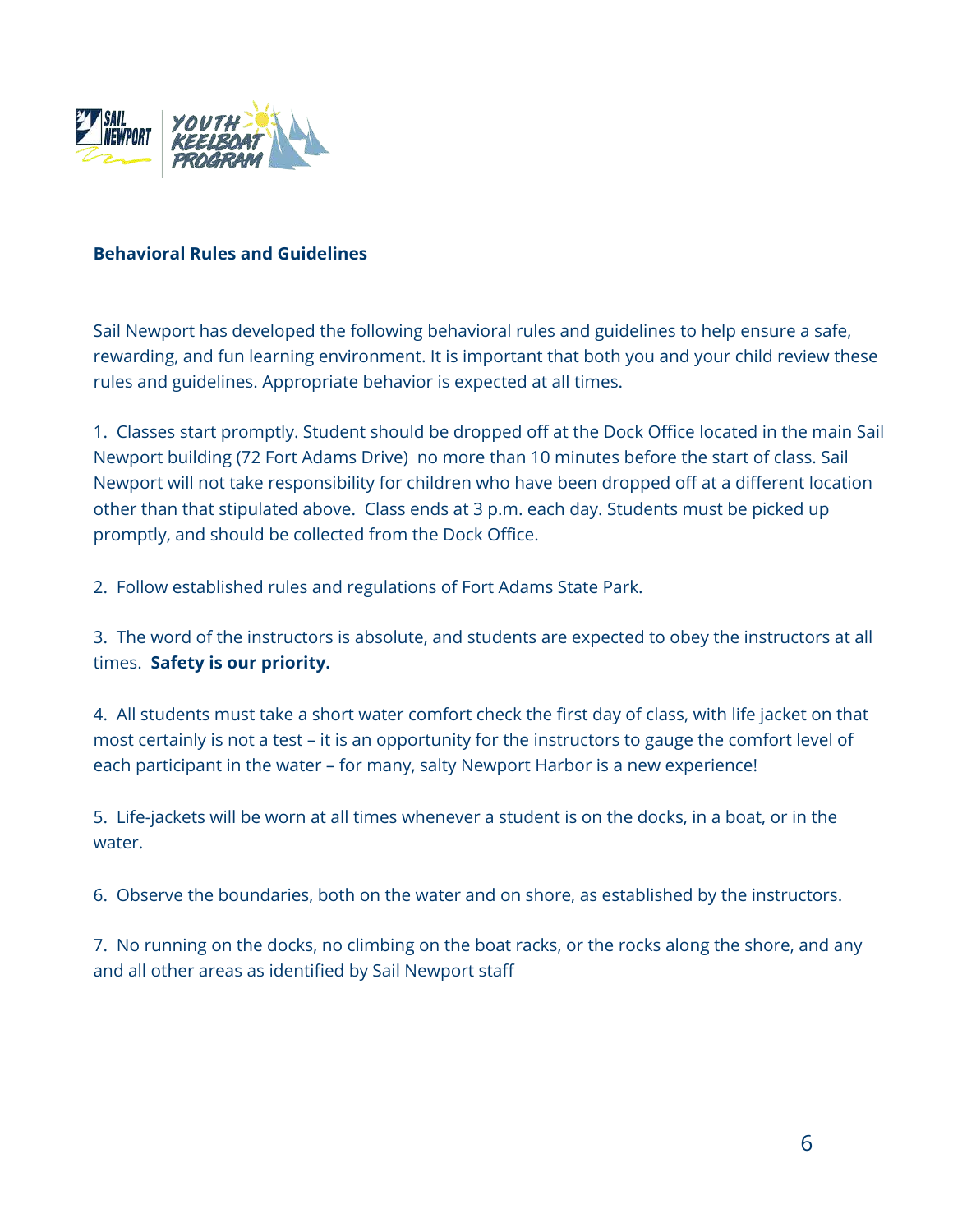#### Behavioral Rules and Guidelines (continued)

8. Students are expected to pick-up their own trash, as well as contribute to the overall health of the environment of Fort Adams State Park, Sail Newport and Narragansett Bay, by helping collect other trash where possible, and are expected to keep their belongings in a neat and orderly fashion.

- 9. Students will show respect for the equipment and property.
- 10. Students will show respect for their peers, the instructors and other individuals. Bullying will not be tolerated.
- 11. No physical violence towards other students or staff.
- 12. No obscene language.
- 13. Absolutely no throwing of objects allowed.

Consequences for failure to observe the above rules and guidelines vary according to the nature of the infraction, but can include loss of privileges, and "time-out" from activities during class.

Any verbal or physical abuse, or if your child's behavior jeopardizes his/her own safety or that of anyone else in the program, will result in early dismissal from class with a warning to both the parent and student.

A second incident will result in the student's dismissal from the remainder of the session. There will be no refund of tuition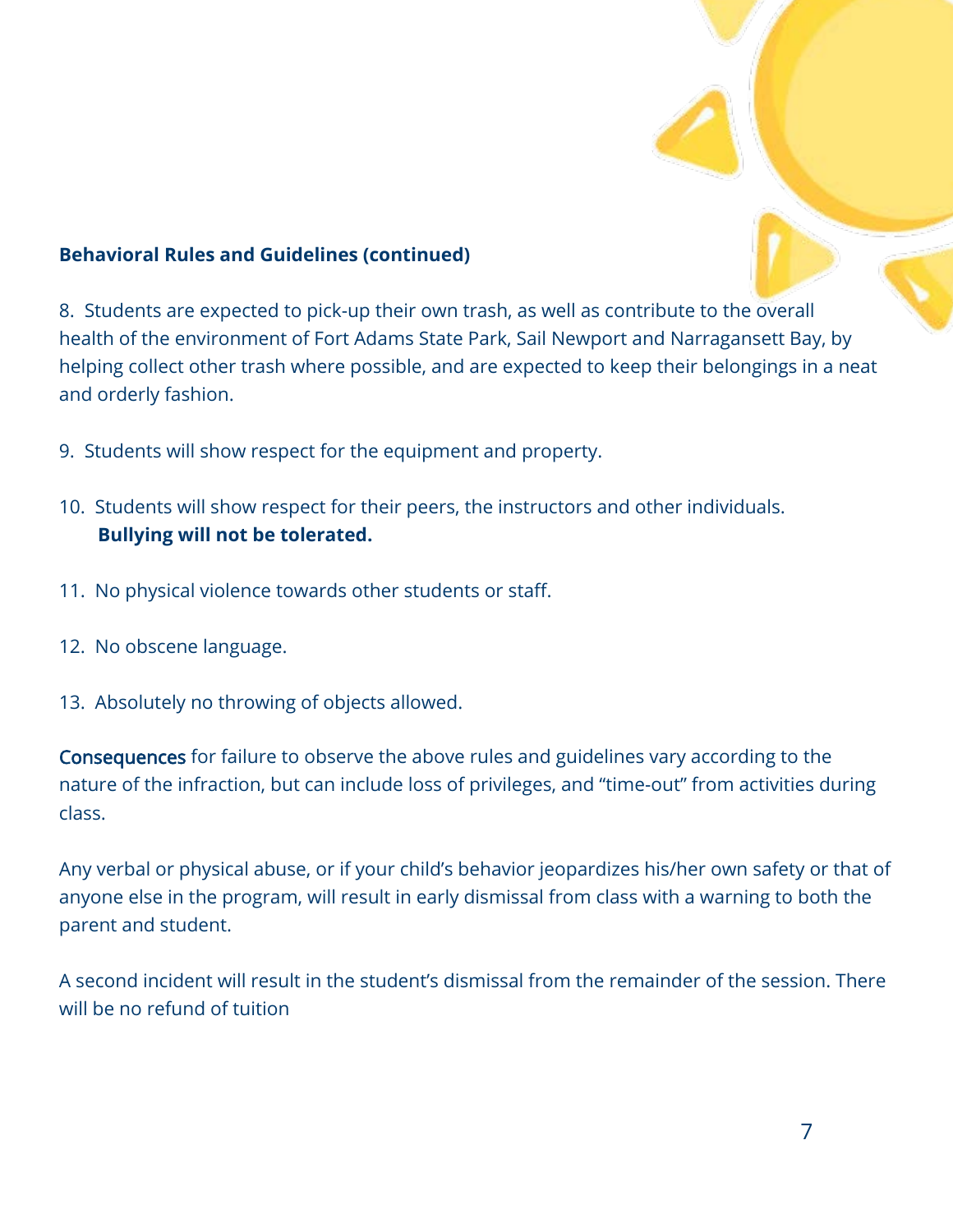

#### The Boats: about the J/22

Sail Newport uses several different boats in its youth sailing program. Different boats "handle" differently, and certain boats lend themselves to sailors of different sizes and experience levels.

For the Youth Keelboat sessions we use the J/22, and occasionally the Rhodes 19.



The J/22 is a day sailing keelboat, 22' long that comfortably fits up to five. It is a versatile platform for learning to sail and developing advanced skills, as well as for racing, for youth (typically those 12 and older) and adults.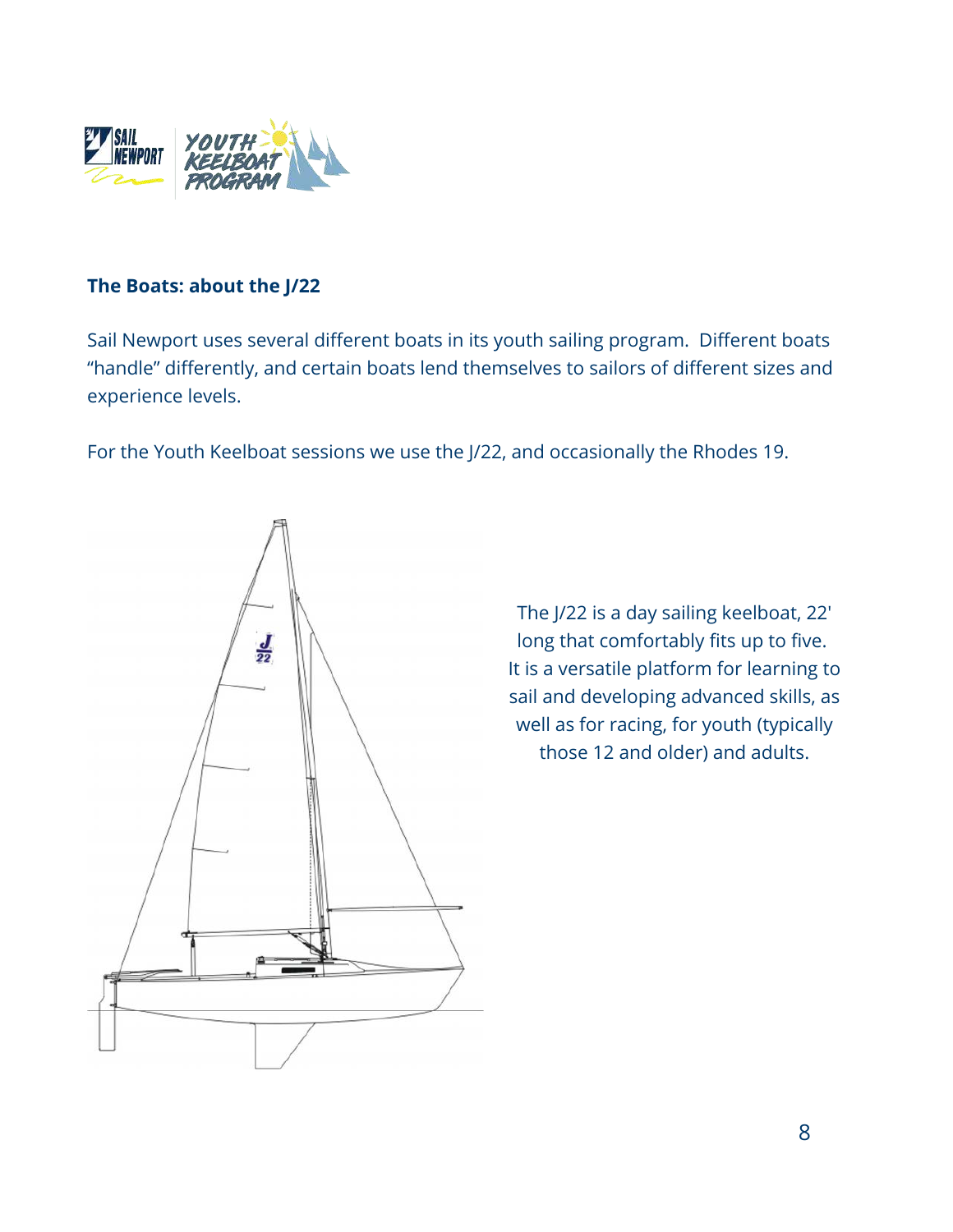#### Answers to Commonly Asked Questions!

#### Q. I have a concern or issue who should I talk to?

Serious concerns should be brought to the direct attention of the Program Director. That said, the Keelboat Program Manager should usually be your first stop for resolving most issues. She is the hands on day-to-day program facilitator, and usually will have the answer, as well as being empowered to make decisions and correct problems.

The best time to talk to the Keelboat Program Manager (and your child's individual instructor) is at the end of class. If this is not convenient, please, call and leave a message at the Main Office asking that the Keelboat Program Manager follow-up with you.

#### Q. It's raining!

A. Classes are held in all kinds of weather: even if it's raining. The one exception is if there is a threat of severe storm or hurricane. In this event, class participants will be called at home, and informed of the decision to cancel class.

#### Q. We're late!

A. Please call the Dock Office at 401-849-8385 and let them know your child will be late getting dropped off, or being picked-up, so that the instructor can be informed.

#### Q. My child is sick!

A. Please call the Dock Office at 401-849-8385 and let them know your child will be out for the day so that they can inform the instructor.

#### Q. My child is reluctant to come to class!

A. A student's unwillingness to come to sailing can be caused by any number of things: fear, an incident with a fellow classmate, or simply being tired. Sail Newport instructors are well versed in the art of coaxing and motivating reluctant students. If you can get them to Sail Newport, in all but exceptionally rare cases, we can get them out to enjoy sailing!

#### **Q. I want to volunteer!**

A. Contact the Sail Newport Main Office, or check-out our website: sailnewport.org as volunteers for different activities are always needed and appreciated.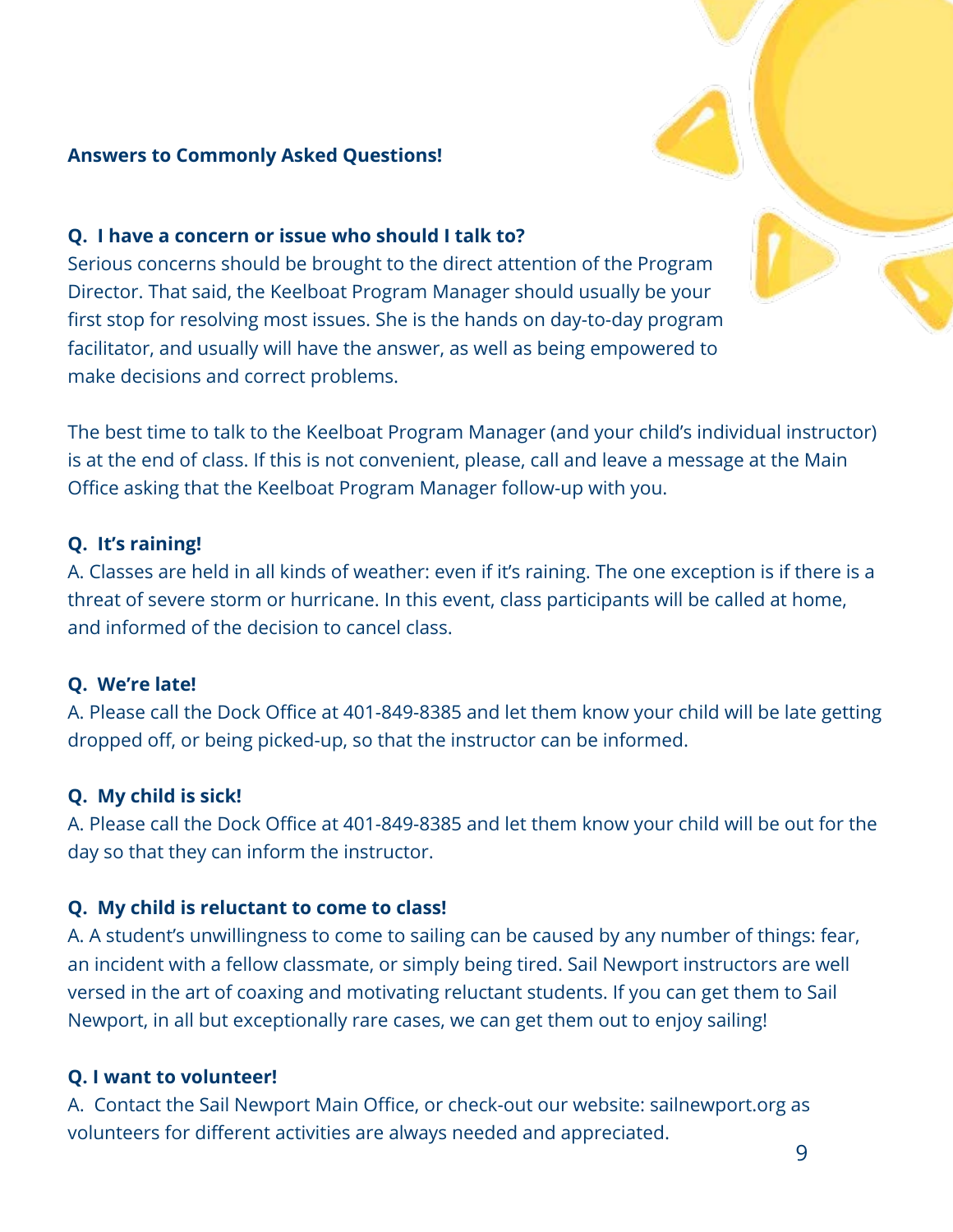

#### Answers to Commonly Asked Questions (continued)

#### Q. **What is the publication "Basic Keelboat"?**

A. This is a text used by Sail Newport Instructors for its learn-to-sail programs. It is a valuable resource for helping to reinforce what is learned in class, as well as providing another vehicle by which a student can share their Sail Newport Experience with you! We recommend that you pick up a copy for your child. The book is available in the Dock Office.

#### **Q.** Learning Disabilities and Special Medications

A. Should your child have any learning disability or medication that might not be indicated on their medical form, or that needs further clarification, please speak with the Keelboat Program Manager. This will enable us to help your child have a positive and rewarding experience at Sail Newport.

#### Q. What is the Dock Office?

A. The Dock Office is Sail Newport's "Grand Central Station". It is located in the ground floor of the new Sail Newport Marine Education and Recreation Center at 72 Fort Adams Drive, next to the hoists (a one minute walk from the Youth Boathouse). It is where you will be dropping off your sailor for class each day, can buy Sail Newport merchandise, gift certificates, sign-up for an adult sailing lesson, rent a boat, or leave a message. There is always a staff person on duty in the Dock Office from 8:30a.m.-8:30p.m., so it is used as a message center for the instructors. The phone number is: 401-849-8385.

#### Q. My child was hurt!

A. Any time an instructor is required to administer first aid they will complete an injury report. A slip indicating the nature of the injury and what treatment was given will be sent home at the end of the day with the student. In the rare instance the injury is more serious and may require a doctor's attention, SN Staff will call the parent, guardian or other contact indicated on the Emergency Information form.

#### Q. Graduation Day!

A. The last day of each session we hold a Graduation Party for sailors and families. You will receive further information at the time of your child's session.